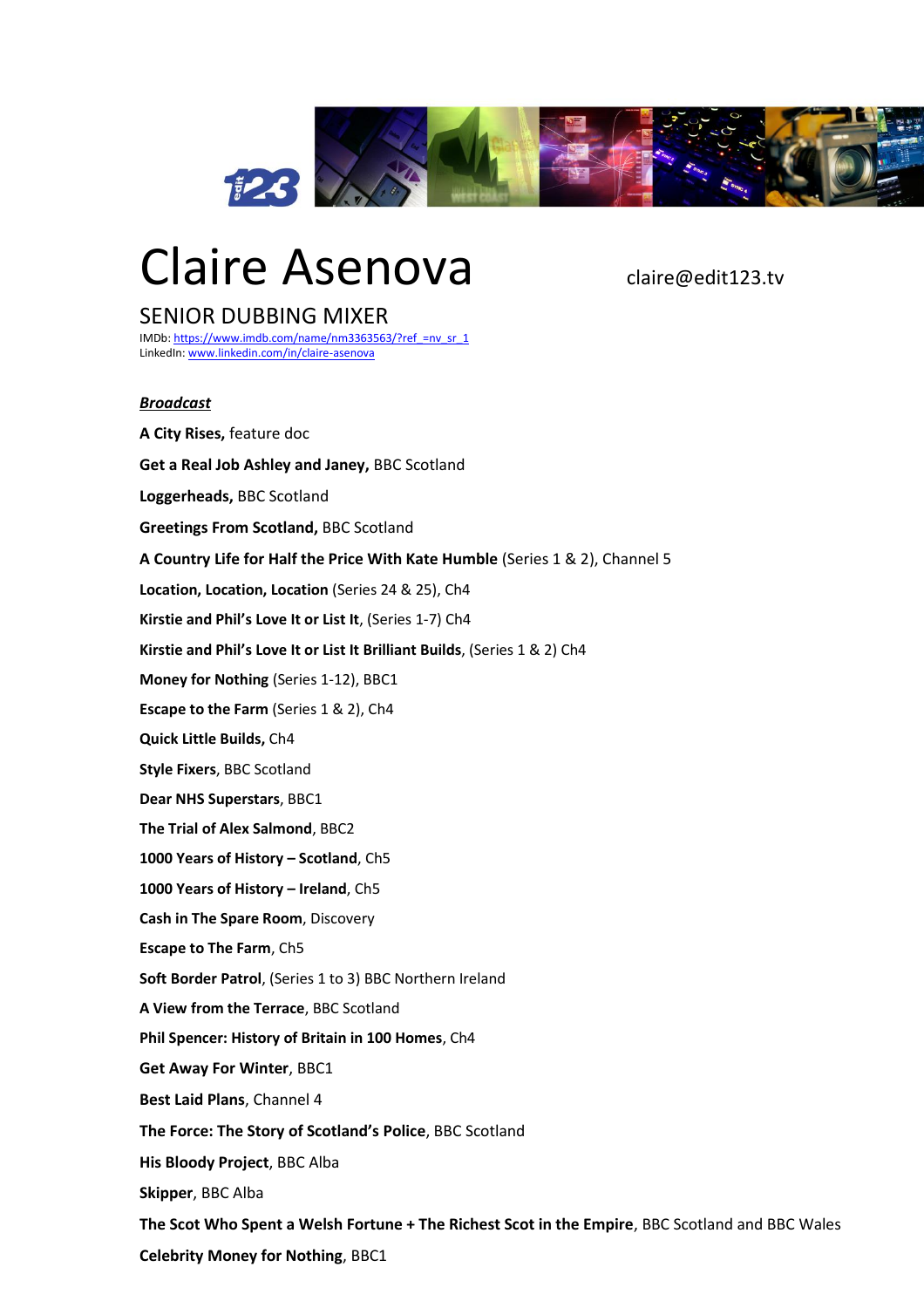**Best of Both Worlds**, Channel 4 **Robson Crusoe: A Surprising Adventure**, Channel 4 **The Paper Thistle, 200 Years of the Scotsman**, BBC Scotland **Time Commanders**, BBC1 **Kings Head**, BBC Alba **It Was Alright in the 70s,** (Series 1 & 2) Channel 4 **Prison: First and Last 24 Hours,** (Series 1& 2) (5.1 Dolby E) STV for Sky 1 **Fuine,** (Series 1 to 4) BBC Alba **The One Show,** VO Record & VT insert mix BBC1 **TSB,** Commercial VO Record **Countryside 999** (Series 3 & 4) BBC1 **Holiday of my Lifetime**, BBC1 **Rollermania,** BBC4 **Hairy Bikers - The Pubs That Built Britain,** BBC2 **Panorama - The Most Dangerous Woman in Britain?** BBC1 **Animal 999,** (Series 3 & 4), STV **Shooting Gallery,** Channel 4 **Vote For Me**, CBBC **Dance Explosion**, Goat Media **Transplant Tales**, BBC1 **Now You See It** (Series 1 & 2), BBC1 **HMP Grampian Prison**, BBC Scotland **Antiques Road Trip (Series 1 to 10),** BBC1/BBC2 **Celebrity Antiques Road Trip,** BBC1 **Too Good to Waste,** STV **The Lockerbie Bombing**, ITV/STV/Smithsonian (5.1 Mix) STV *Film/Drama*

**Maureen,** Re-recording Mixer / Short Film **Rose,** Re-recording Mixer / Short Film **Group**, Re-Recording Mixer/BBC Scotland **I Q You**, Independent Feature Film, Re-recording Mixer **City of Pigs**, Short Film/Juan Angèl Hernandez, Re-recording Mixer **Lessons,** Short Film by George Watson, Sound Design/Mixer **Where Do We Go From Here?** Re-Recording Mixer / Worrying Drake Productions. **Jack,** Short Film **Logan High**, (Series 1 & 2) Chalkboard Television / BBC Online **Taggart - The Ends of Justice** / ITV – Dubbing Editor and Foley Artist **Taggart - Blood Sport** / ITV – Foley Artist **Taggart - Fallen Angels** / ITV – Dubbing Editor and Foley Artist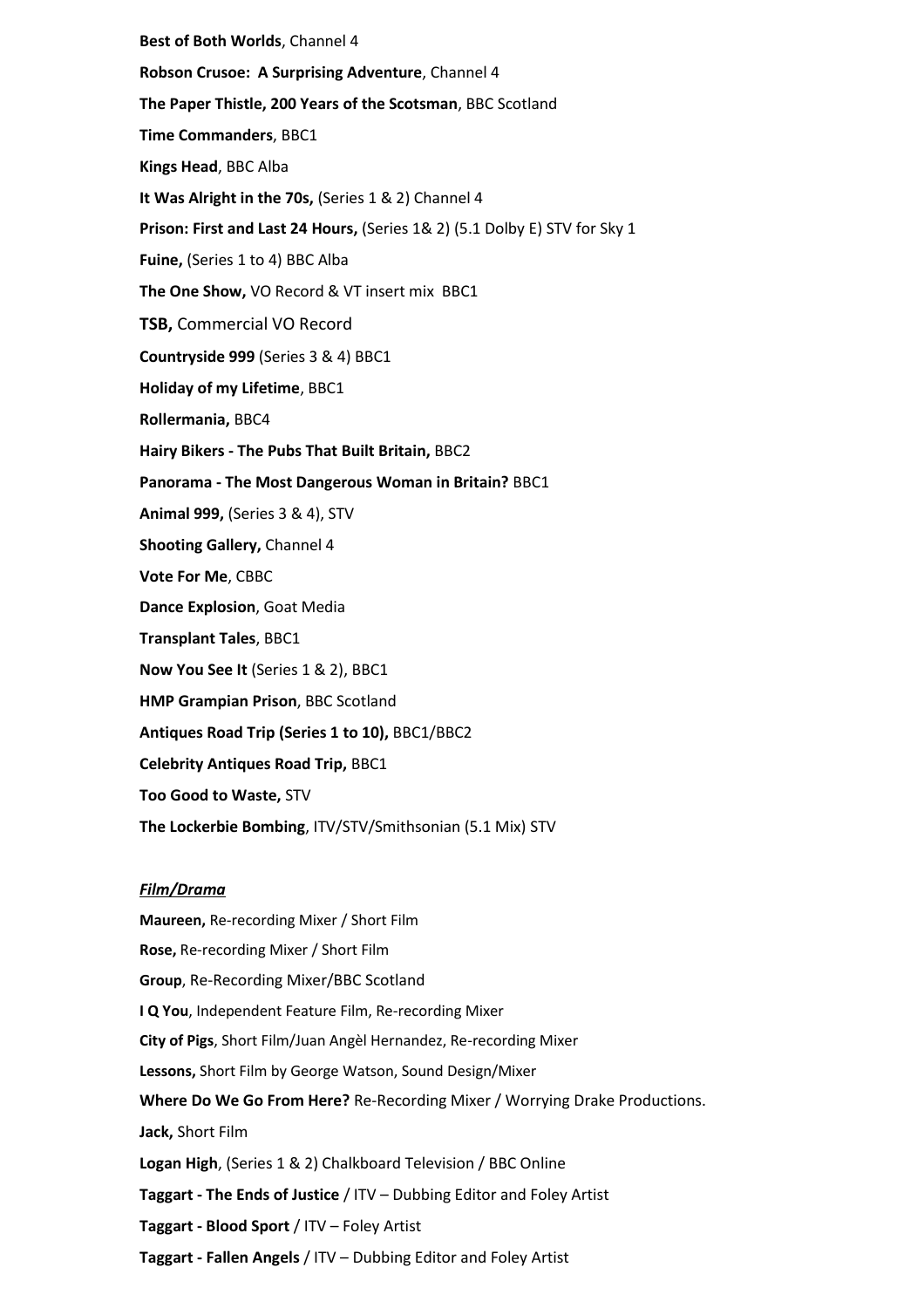**Taggart - Abuse of Trust** / ITV – Dubbing Editor and Foley Artist **Taggart - The Rapture** / ITV – Foley Artist and Dubbing Editor (Pt1) **Taggart - Local Hero** / ITV - Foley Artist and Dubbing Editor (Pt1)

### *ADR*

**Belfast,** ADR record via Source Connect **Lionheart,** ADR record via Source Connect **Jamie Johnson,** ADR record via Source Connect **The Northman,** ADR record via Source Connect **Truthseekers,** ADR record via Source Connect **The Industry,** ADR record via Source Connect **The Pact,** ADR record via Source Connect **The Bay,** ITV Network Drama ADR via Source Connect **The A-Word** – ADR Record via Source Connect / BBC 1 **Truth Seekers**, ADR record via Source Connect **The English Game**, ADR Record via Zoom / Netflix **Angela's Christmas Wish**, ADR/Dial Record Animation Feature **McDonald & Dodds**, ADR record via Source Connect / ITV **Industry**, ADR Record via Source Connect / BBC,HBO,Bad Wolf **King Arthur: Legend of the Sword** – ADR record via Source Connect **The Feed**, ADR Record via Source Connect / Amazon **The Midnight Gang,** ADR Record via Source Connect / BBC1 **Outlaw King**, ADR Record via Source Connect / Netflix **Two Doors Down** (Series 2-4) – ADR Record via Source Connect / BBC1 **Clique 2,** ADR via Source Connect / BBC **Millie Inbetween**, ADR Record via Source Connect / CBBC

### *VO Record/Source Connect*

**Meet you at the Hippos,** VO Record **Robbo's Rambles,** VO Record **Bargain Hunt,** VO Record / BBC1 **A Place in the Sun,** VO Record / Channel 4 **This Morning,** VO record via telephone **24 Hours Inside Your Body,** VO Record / Channel 4 **Homes Under the Hammer,** VO Record / BBC1 **Emergency Helicopter Medics,** VO Record / More4 **The One Show,** VO Record and VT insert mix / BBC 1 **The Many Faces of Ronnie Corbett,** VO Record / BBC2 **The Silk Road,** VO Record / BBC4